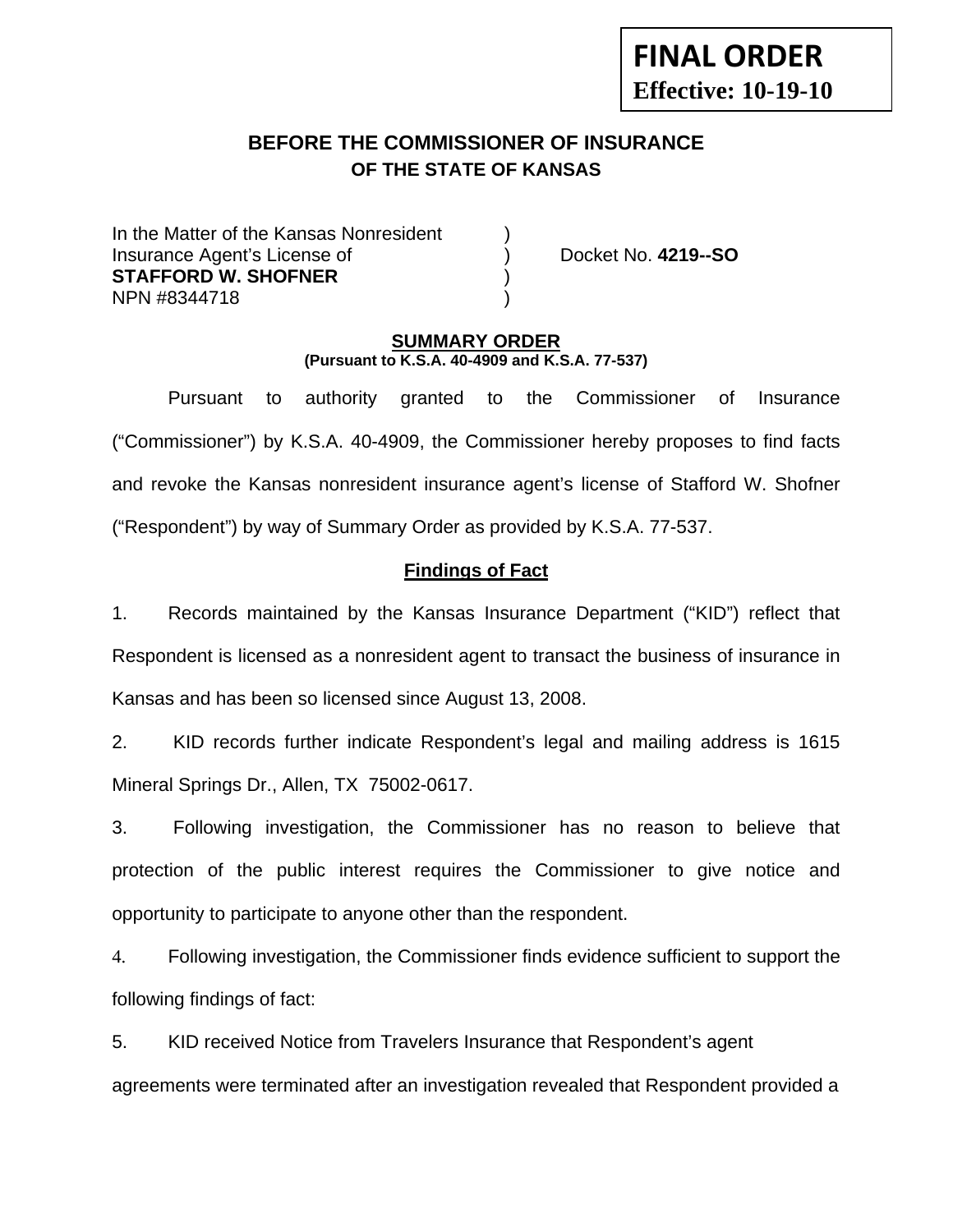quote using incorrect information and ultimately sold a policy to a consumer who was ineligible for any Travelers program.

6. By letter of July 22, 2010, mailed to Respondent's address of record, the acting director of KID's producers licensing division asked Respondent for an explanation of the termination by August 12, 2010.

7. Respondent did not reply by August 12 and has not replied to date.

8. By letter of August 31, 2010, counsel for KID wrote to Respondent at his mailing address of record and invited Respondent to reply within 15 business days if he disputed the above.

9. To date, the letter has not been returned and Respondent has not replied. Thus, the above facts are deemed undisputed.

#### **Applicable Law**

10. K.S.A. 40-4909(a) provides, in relevant part:

"The commissioner may deny, suspend, revoke or refuse renewal of any license issued under this act if the commissioner finds that the applicant or license holder has . . .

(2) Violated:

(A) Any provision of chapter 40 of the Kansas Statutes Annotated, and amendments thereto, or any rule and regulation promulgated thereunder;

(8) Used any fraudulent, coercive, or dishonest practice, or demonstrated any incompetence, untrustworthiness or financial irresponsibility in the conduct of business in this state or elsewhere."

11. K.S.A. 40-2,125 provides that the Commissioner may impose a civil penalty if a

licensee fails to respond to a proper inquiry of the Commissioner.

12. In addition, the Commissioner may revoke any license issued under the Insurance Agents Licensing Act if the Commissioner finds that the interests of the

2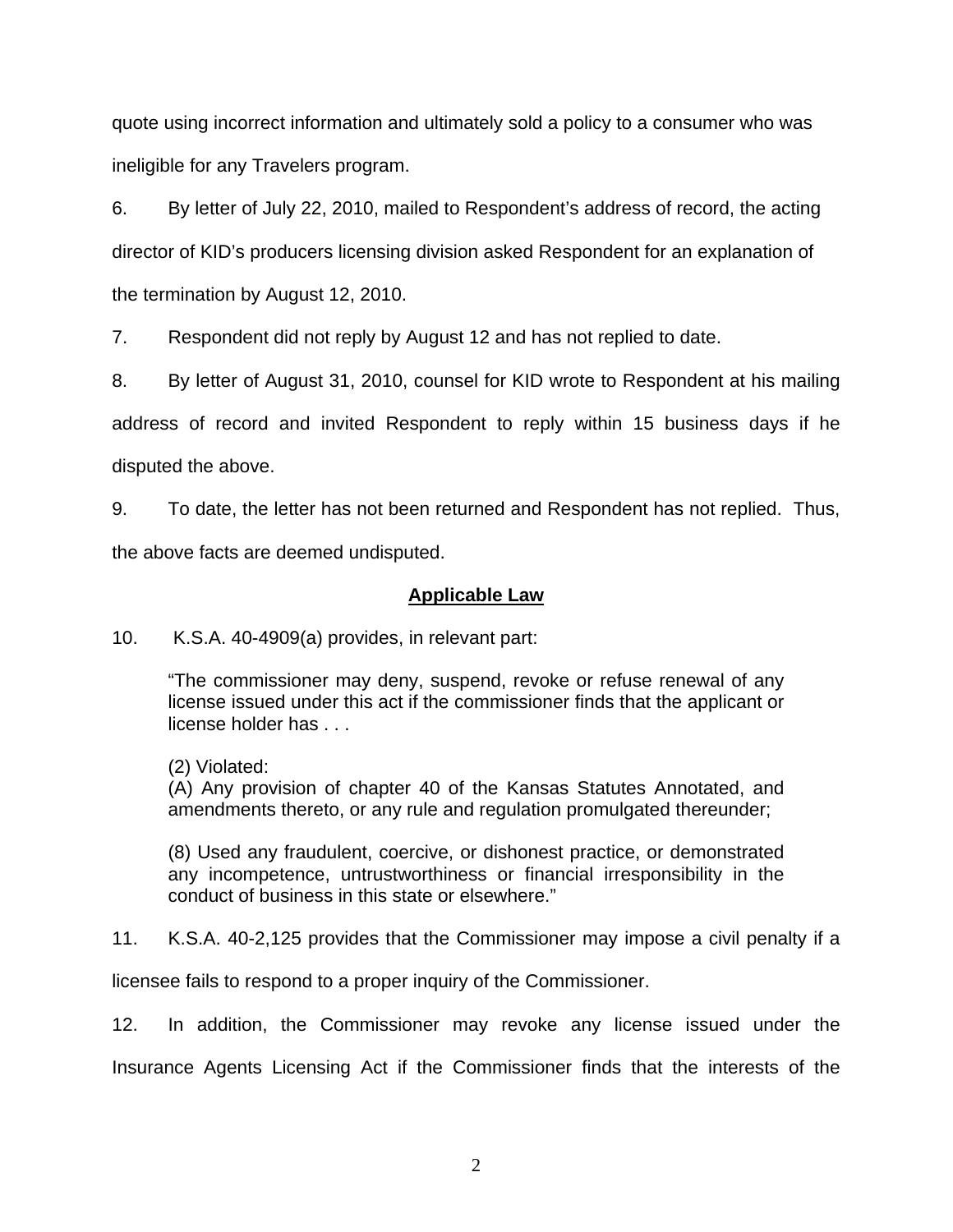insurer or the insurable interests of the public are not properly served under such license. K.S.A. 40-4909(b).

#### **Conclusions of Law**

13. The Commissioner has jurisdiction over Respondent as well as the subject matter of this proceeding, and such proceeding is held in the public interest.

14. The Commissioner finds, based on the undisputed facts contained in paragraphs 5 and 9, that Respondent's license may be revoked pursuant to K.S.A. 40-4909(a)(2)(A) because Respondent has violated K.S.A. 40-2,125 by failing to respond to a proper inquiry on behalf of the Commissioner.

15. The Commissioner finds that Respondent's license may be revoked pursuant to K.S.A. 40-4909(a)(8) because Respondent's conduct described in paragraph 5 demonstrates incompetence or untrustworthiness in the conduct of business.

16. Based on the foregoing findings, the Commissioner concludes that sufficient grounds exist for the revocation of Respondent's insurance agent's license pursuant to K.S.A. 40-4909(a).

17. The Commissioner further concludes Respondent's license may be revoked pursuant to K.S.A. 40-4909(b) because such license is not properly serving the interests of the insurer and the insurable interests of the public.

18. Based on the facts and circumstances set forth herein, it appears that the use of summary proceedings in this matter is appropriate, in accordance with the provisions set forth in K.S.A. 77-537(a), in that the use of summary proceedings does not violate any provision of the law, the protection of the public interest does not require the KID to give notice and opportunity to participate to persons other than Respondent, and after

3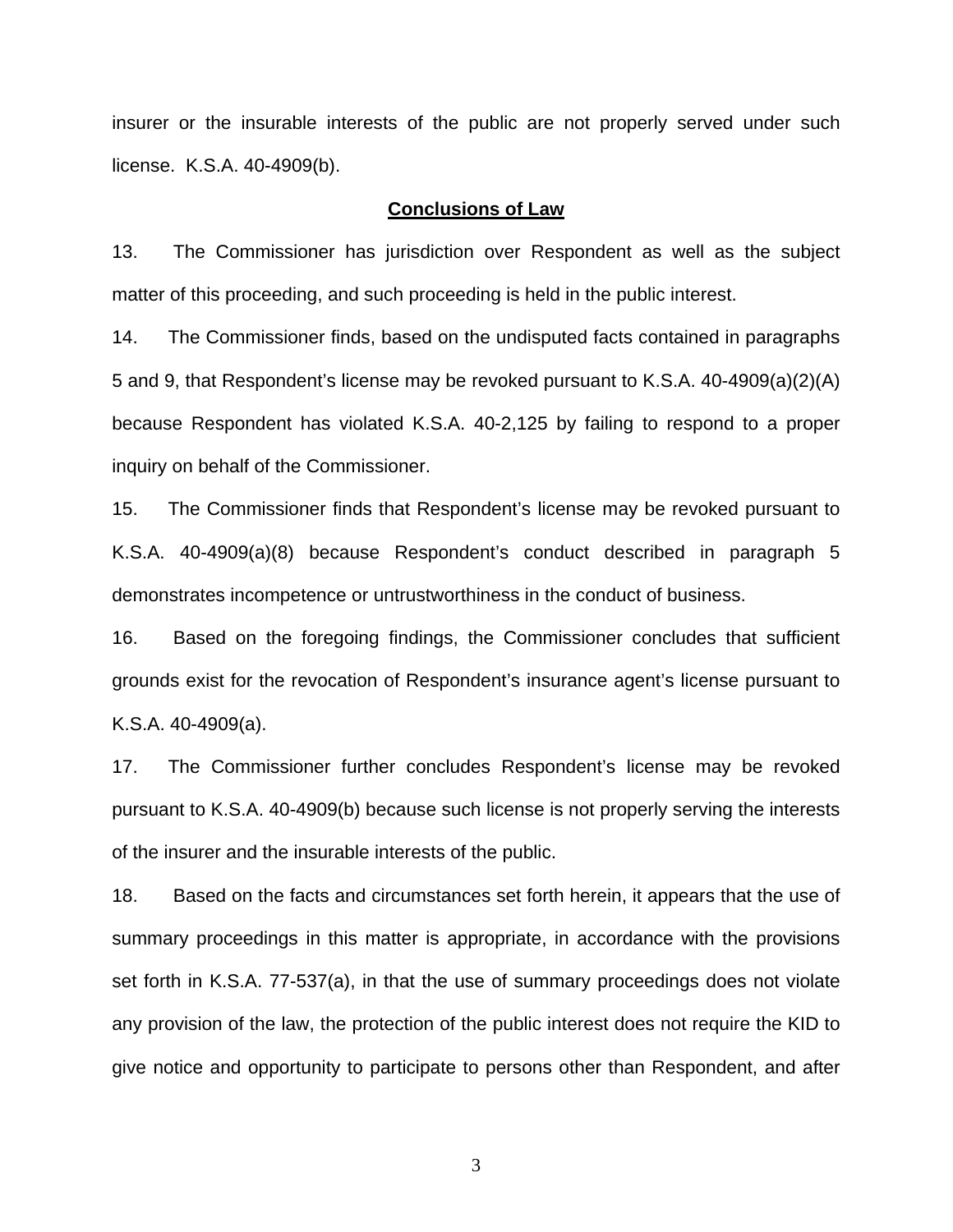investigation, KID believes in good faith that the allegations will be supported to the applicable standard of proof.

 **IT IS THEREFORE ORDERED BY THE COMMISSIONER OF INSURANCE THAT** the Kansas nonresident insurance agent's license of **STAFFORD W. SHOFNER** is hereby **REVOKED. It is further ordered,** that **STAFFORD W. SHOFNER** shall **CEASE and DESIST** from the sale, solicitation, or negotiation of insurance and/or receiving compensation deriving from the sale, solicitation, or negotiation of insurance conducted on and after the effective date of this order.

## **IT IS SO ORDERED THIS \_\_28th\_\_\_ DAY OF September, 2010, IN THE CITY OF TOPEKA, COUNTY OF SHAWNEE, STATE OF KANSAS.**



/s/ Sandy Praeger Sandy Praeger Commissioner of Insurance

/s/ John W. Campbell John W. Campbell General Counsel

# **NOTICE OF RIGHTS TO HEARING AND REVIEW**

## **Within fifteen (15) days of the date of service of this Summary Order,**

**Respondent** may submit a written request for a hearing pursuant to K.S.A. 77-537 and

K.S.A. 77-542. Any request for a hearing should be addressed to the following:

 John W. Campbell, General Counsel Kansas Insurance Department 420 S.W. 9<sup>th</sup> Street Topeka, Kansas 66612